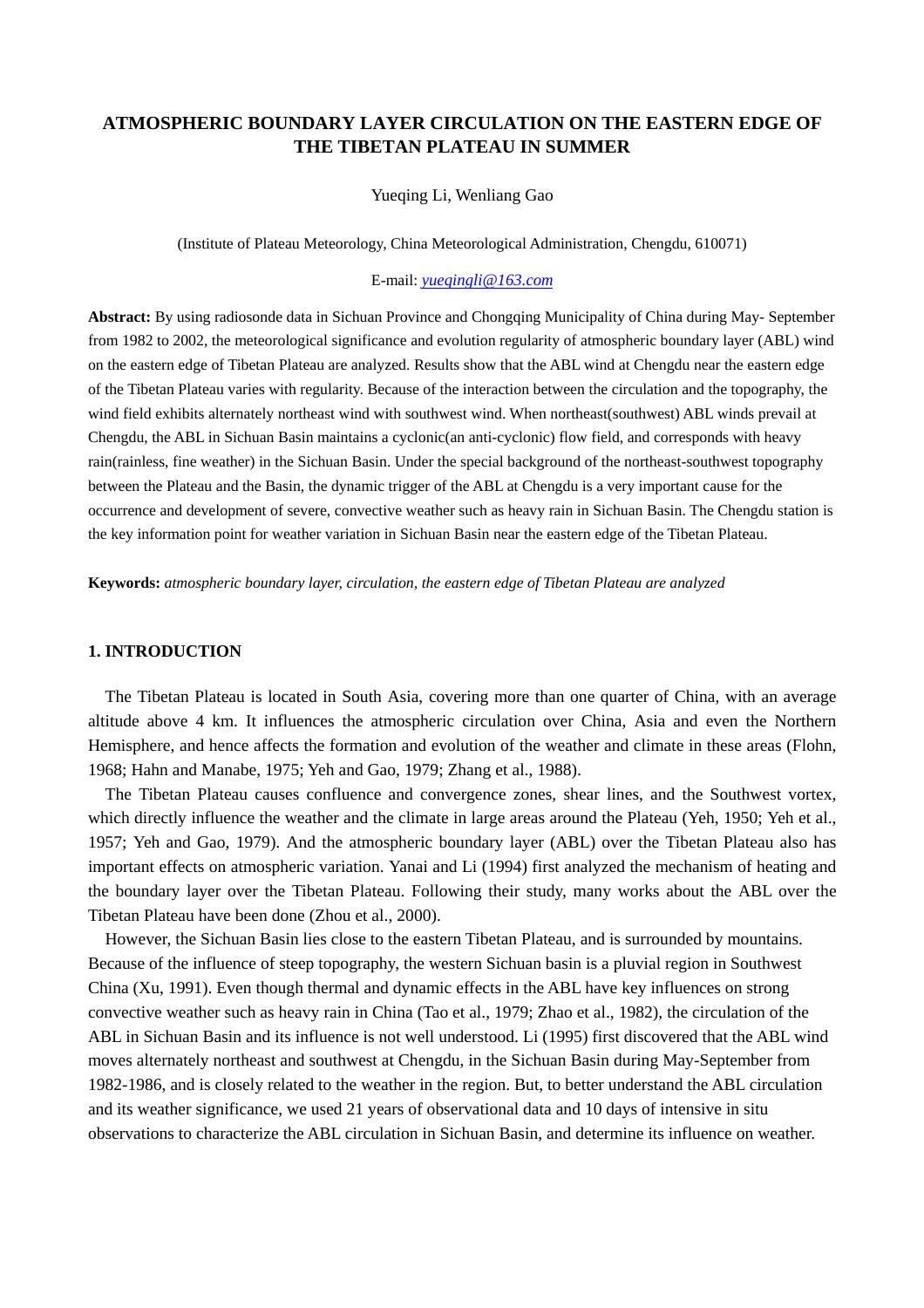#### **2. DATA AND EXPLANATION**

The data are the daily observations from the Monthly Aerological Bulletin of China published by China National Meteorological Center at seven radiosonde stations in Sichuan Province and Chongqing Municipality, China, on the eastern edge of the Tibetan Plateau (Chengdu, Yibin, Dazhou, Xichang, Ganzi, Hongyuan, and Chongqing). These stations are all in operational use in China. Among them, Chengdu is an international data exchange radiosonde station of WMO, and the other six stations are the domestic data exchange radiosonde stations of China. These data are reliable and used in many studies (Liu, 1992).

## **3. ANALYSIS OF THE ABL WIND FIELD**

We examined the horizontal and vertical distribution and variation of the ABL wind field by using daily data from the above seven radiosonde stations in Sichuan Province and Chongqing Municipality, China, on the eastern edge of the Tibetan Plateau. Data were collected daily at 2300 and 1100 UTC between May-September from 1982 to 2002. The wind vector analysis was only conducted for wind data and obtained the u and v components. Thus, we were specifically interested in the regional characteristics and the evolution of the ABL wind field and its relationship to weather in the Sichuan Basin.

#### **3.1 ABL wind field characteristics**

The variations of the ABL wind field in Sichuan Basin are the same as Li's (1995). It varies with the regional characteristics. The ABL consists of a northeast southwest wind at Chengdu, there is heavy rain

dry weather in the Sichuan Basin. The ABL wind changes direction anywhere from several hours to one day before heavy rain occurs, which may be useful in predicting weather in the Basin (see also Li, 1995).



**Figure 1:**Variation of ABL mean wind speed at Chengdu at 2300 UTC in relation to three instances of heavy rain in Sichuan Basin (unit: m/s). Solid and dashed lines are U and V components, respectively. Line segments denote heavy rain processes.

Figure 1 shows ABL wind speed during three instances of regional heavy rain storms in Sichuan Basin. The average u and v components were 0, 300, 600, and 900 m at Chengdu at 2300 UTC (1100 UTC is similar to 2300 UTC). On 25 July 1982, 25 July 1983, and 16 August 1985, the u and v components become negative, the wind direction began to turn to northeast, and wind speed increased significantly.Anywhere from several hours to more than 40 hours later, heavy rain occurred.

During 26-29 July 1982, 27-31 July 1983, and 17-20 August 1985, the ABL u and v components at Chengdu were still less than 0, and the wind continued in a northeast direction, which corresponds with severe heavy rain processes in the Sichuan Basin. On 30 July 1982, 31 July 1983, and 20 August 1985, the u and v components became positive and the wind direction changed to the southwest. Afterwards, the heavy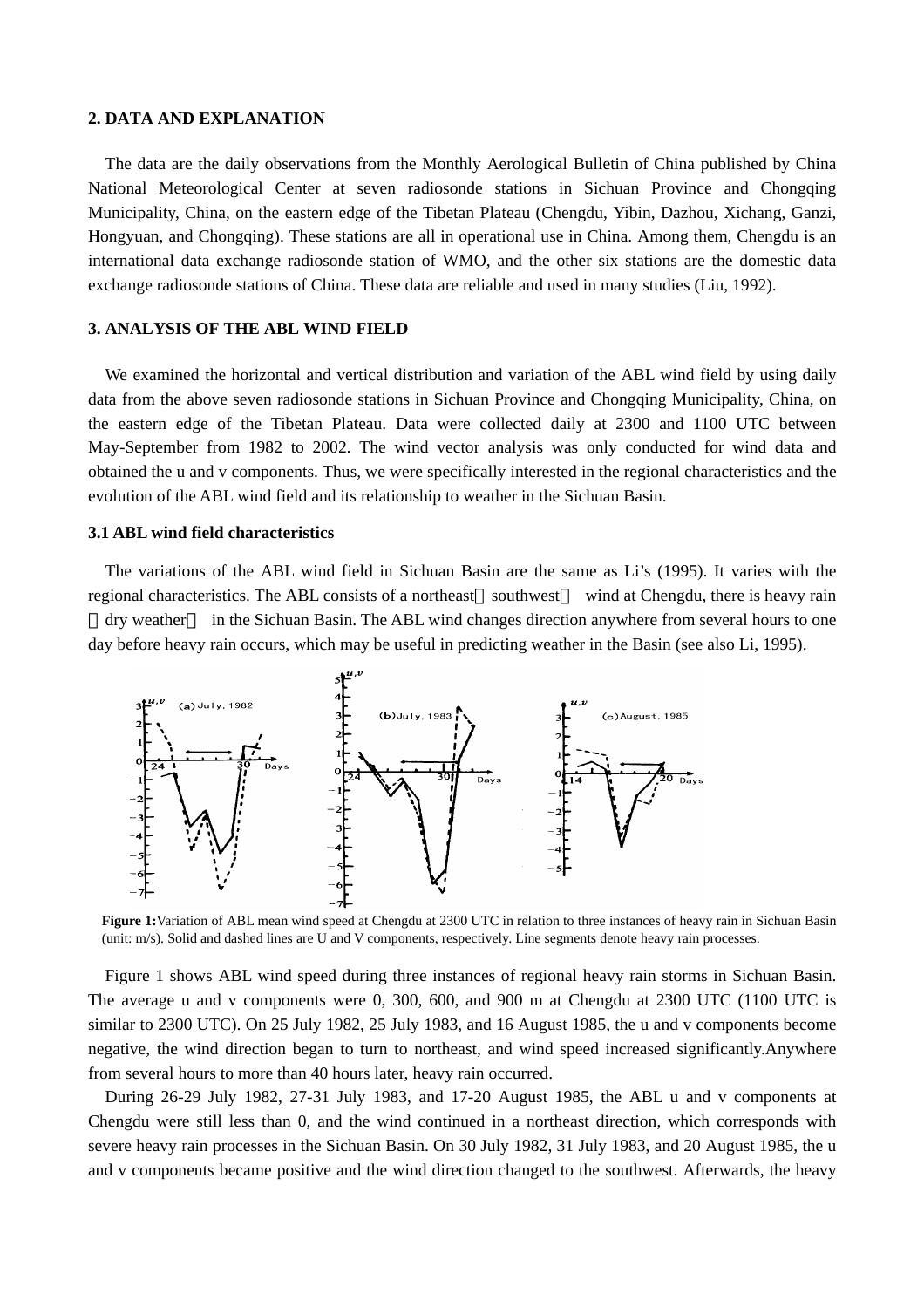rain in Sichuan Basin ended.

A composite analysis (Figure is omitted) shows that during the 92 days of summer in 1998, the composite wind field below 5000 m of the 33 rain days (27-28 June; 9-14 and 19-20 July; 1-4, 9-15, and 18-27 August) had an opposite vertical structure. During rainy (rainless) days in the Sichuan Basin, the wind field exhibits a vertical shear between a northeast (southwest) wind and a southwest (northeast) wind below 5000 m, and the northeast (southwest) wind prevails in the ABL at Chengdu.

# **3.2 ABL flow field characteristics**

The regular change between the northeast and southwest winds in the ABL of Chengdu, and its weather significance, indicate that the two prevailing wind directions in the ABL at Chengdu represent the spatial-temporal changes of regional circulation in the Sichuan Basin.

In the summer of 1998, the ABL wind field in the Sichuan Basin exhibited clear regularity, corresponding to the ABL wind field changes at Chengdu. During rainy(rainless) periods, with an ABL northeast(southwest) wind at Chengdu, the ABL flow field in Sichuan Basin was a cyclonic(anti-cyclonic) circulation that curved along the Plateau-Basin topography. The formation, maintenance, and disappearance of the cyclonic flow field corresponded with the occurrence, development, and end of heavy rain in the Sichuan Basin. Figure 2 shows the composite structures of the ABL mean flow field in Sichuan Basin for the 33 rainy days and 20 rainless days during the summer 1998. This confirms the essential differences of the ABL horizontal flow field between the rain days and rainless days in the Sichuan Basin.



**Figure 2:** The distributions of ABL mean flow field for 20 rainless days (a) and for 33 rain days (b) in Sichuan Basin in the summer of 1998. Solid and dashed lines are at 2300 and 1100 UTC, respectively. The numbers beside stations are the composite wind speed at 2300 UTC, wind vectors are the composite wind speed at 1100 UTC. The thick and the thin dot-and-dashed lines are the 3000 and 1000 m isohypses, respectively. Triangle denotes the Chengdu station.

#### **4. REASONS FOR ABL WIND VARIATION AT CHENGDU**

The Sichuan Basin is located on the eastern edge of the Tibetan Plateau. It is surrounded by mountains. The mean elevation in Sichuan Basin is about 200-750 m (Xu, 1991). However, Chengdu is located on the Chuanxi Plain of the western Sichuan Basin, close to the Chuanxi mountainous region on the eastern Tibetan Plateau. The common boundary between the Basin-Plain and the Plateau-Mountain topographies runs from northeast to southwest, which can be seen along the 1000 and 3000 m topographic isohypses. Chengdu Station is just to the right of the boundary. The u and v components of ABL winds of Chengdu vary in phase, and the ABL prevailing winds are northeast and southwest, which is the result of the unique geographical environment and which indicates an interaction between the large-scale topography and general circulation.

Because of the detaining effect of the Plateau, high-latitude cold air flows around the Plateau into the Sichuan basin, moving along the eastern edge of the Plateau and entering the Sichuan Basin from the north in the low or middle levels of the troposphere. Therefore, the northeast ABL wind at Chengdu is a reflection of the cold advection invading the Sichuan Basin. But when the ABL at Chengdu consists of a southwest wind,